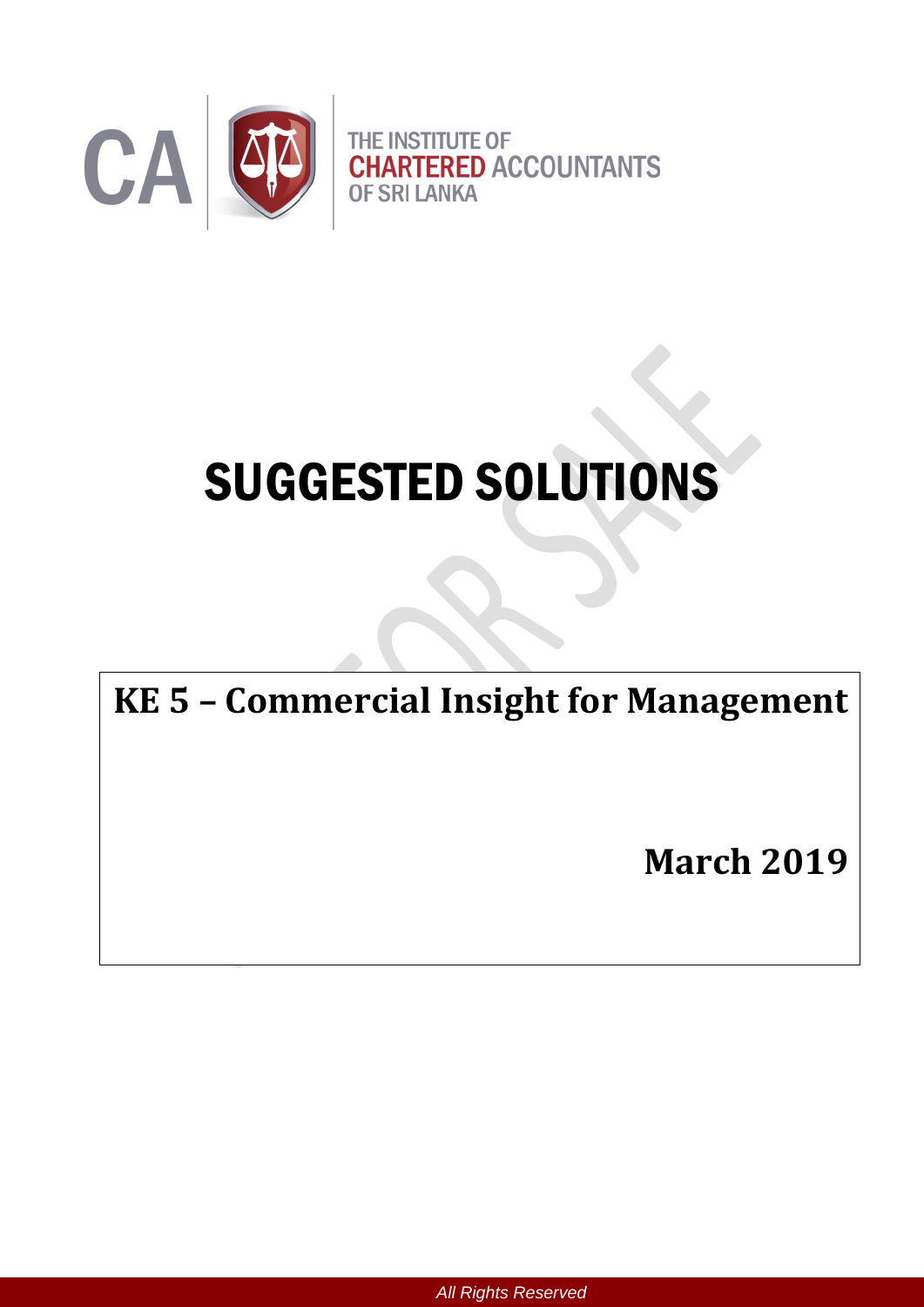விடை  $01$ 

1.1

| ் வெளிப்பா $\mathfrak{G}: \hspace{0.1cm} 1.4.1$<br>கற்கை |  |
|----------------------------------------------------------|--|
| சரியான<br>விடை:<br>A                                     |  |

1.2

| $\mathbf{a}$<br>கற்கை<br>வெளிப்பாடு<br>2.2.1 |  |
|----------------------------------------------|--|
| சரியான<br>விடை<br>≖                          |  |

1.3

| கற்கை வெளிப்பாடு $: 2.7.1$ |  |  |
|----------------------------|--|--|
| சரியான விடை : B            |  |  |

1.4

| கற்கை வெளிப்பா $6: 3.4.1$   |  |
|-----------------------------|--|
| சரியான விடை $:\,\, {\bf D}$ |  |

1.5

| கற்கை வெளிப்பாடு : $2.8.2$ |  |  |
|----------------------------|--|--|
| சரியான<br>விடை :           |  |  |
|                            |  |  |

1.6

|        | கற்கை வெளிப்பாடு : $3.1.1$ |  |  |
|--------|----------------------------|--|--|
| சரியான | விடை :                     |  |  |

1.7

|        | கற்கை வெளிப்பாடு $: 3.11.1$ |  |
|--------|-----------------------------|--|
| சரியான | $\bf{B}$<br>விடை            |  |
|        |                             |  |

1.8

|        | கற்கை வெளிப்பாடு $: 4.6.1$ |  |
|--------|----------------------------|--|
| சரியான | ் விடை : A                 |  |

1.9

| கற்கை வெளிப்பாடு : 5.4.2 |  |
|--------------------------|--|
| B<br>சரியான விடை :       |  |

1.10

கற்கை வெளிப்பாடு : **6.14.1 சரியான விடை : C** 

Suggested Solutions KE5- March 2019 Page **2** of **13**

 $\overline{6}$  ( மொத்தம்: 20 புள்ளிகள்)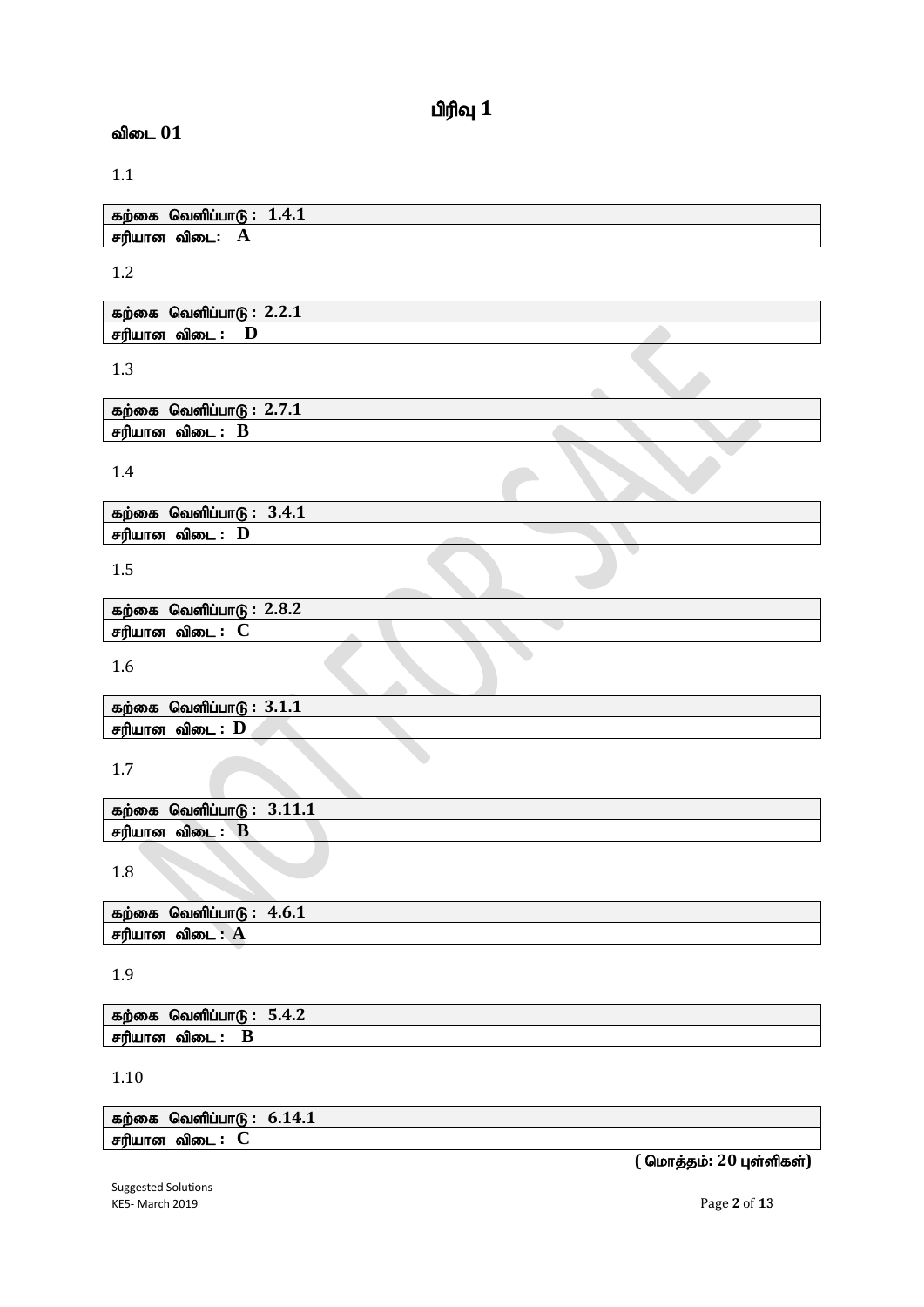#### விடை 02

2.1

#### $f$ கற்கை வெளிப்பாடு :  $1.2.1$

- தொட்டுணர முடியாமை (Intangibility)- சேவைகளை தொட, ருசிக்க முடியாது
- வேறாக்க முடியாமை (Inseparability)- சேவை வழங்குனரிடமிருந்து வேறாக்க முடியாமை
- பல்லினக்கன்மை (Heterogeneity)- வை்வொரு விநியோகக்கின்போதும் சேவையின் காம் வேறுபடும்.
- அழிவடையும் தன்மை (Perishability)- எதிர்காலத்தில் வழங்குவதற்காக சேவைகளை களஞ்சியப்படுத்த முடியாது.
- உடைமை (Ownership)- சேவைக் கொள்வனவு உடைமை மாற்றத்தினை ஏற்படுத்தாது.

#### 2.2

 $f$ கற்கை வெளிப்பாடு :  $3.6.1$ (a) புள்ளி விலை நெகிழ்ச்சி  $\text{PED} = 1.5$ 

(b) பொருளானது நெகிழ்ச்சிக் கேள்வியினை கொண்டிருப்பதனால் , கேள்விக் கணிய மாற்றச்<br>சதவீதமானது விலை மாற்றச் சதவீதத்திலும் அதிகமாக இருப்பதனால், விலையில் மாற்றச் சதவீதத்திலும் அதிகமாக வீழ்ச்சியானது மொத்த வருமானத்தினை அதிகரிக்கச் செய்யும்.

#### 2.3

#### $\overline{\text{adj}}$ தை வெளிப்பாடு :  $2.3.1$

- $(a)$  இடைநிலை முகாமையாளர்கள் ஒரு அமைப்பு, பிரிவு அல்லது கிளையிலுள்ள அலகுக்கு பொறுப்பானவர்கள் ஆவர். அவர்கள் தமது அலகுகளின் தொழிற்பாடுகள் தொடர்பில் சிரேஷ்ட முகாமைக்கு வகைகூற பொறுப்புடையவர்கள் (accountable) ஆவர். அவர்களின் வேலை கம்பனியின் கொள்கைகள் மற்றும் குறிக்கொள்களுக்க அமைவாக திட்டங்களை<br>நடைமுறைப்படுத்துவதற்கு தமது அலகுகளை வழிநடத்தி ஒழுங்குபடுத்துவது நடைமுறைப்படுத்துவதற்கு தமது சம்பந்தப்பட்டதாகும்.
- (b) நிபுணர் அதிகாரம் (Expert power) சட்டரீதியான அதிகாரம் (Legitimate power) எதிர்மறை அதிகாரம் (Negative power)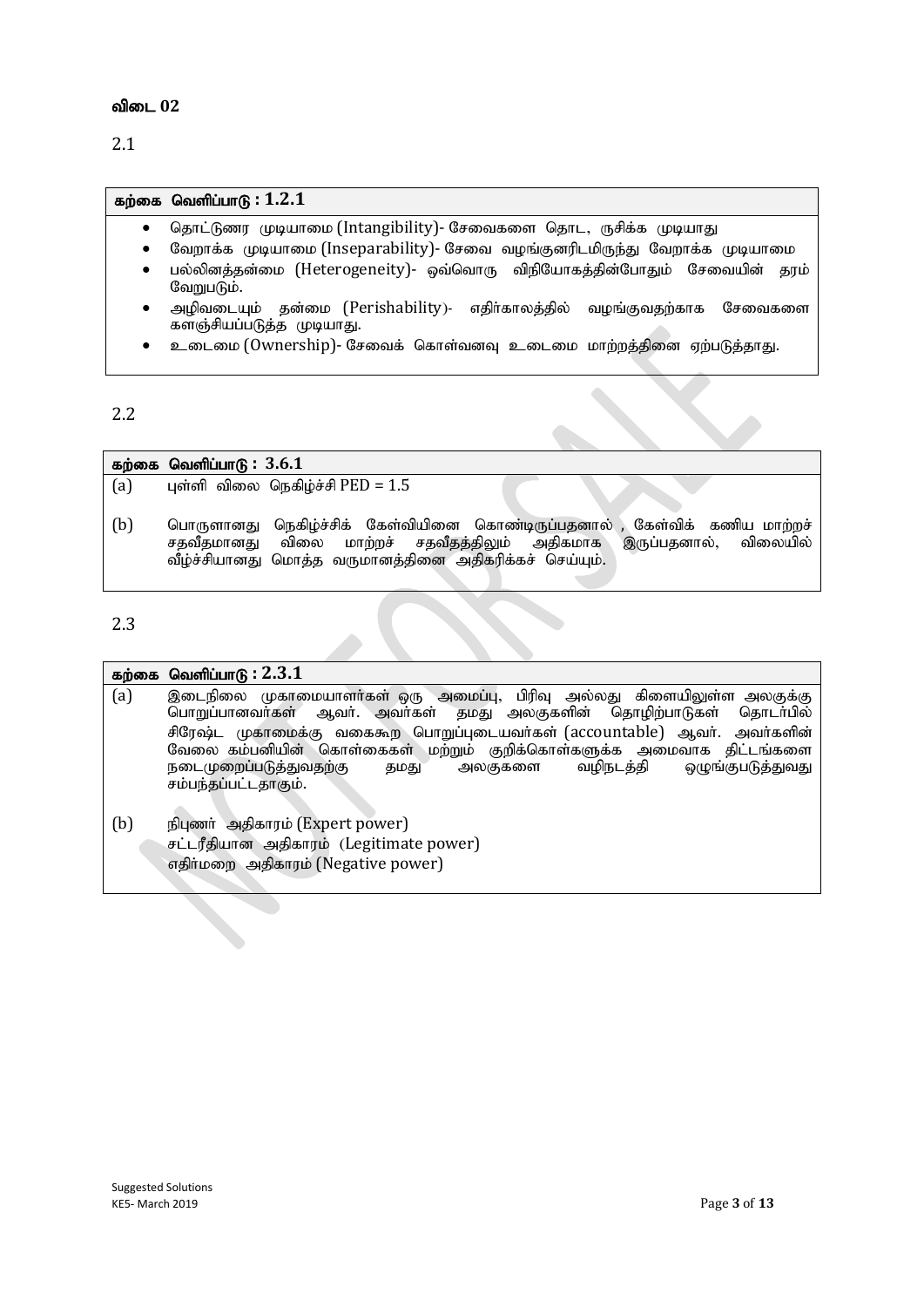## $f$ கற்கை வெளிப்பாடு:  $3.12.1$ குறுகிய காலத்தில் உற்பத்திப் பொறியின் அளவினை மாற்றமுடியாது ஆகையால், குறுகிய காலத்தில் U-வடிவானது நிலையான அளவான பொறித் தொகுதியிலிருந்து அதிகரித்துச் செல்லும் அல்லது குறைவடைந்து செல்லும் உற்பத்தியின் காரணமாக ஆகும். இது குறுங்காலத்தில் குறைந்து செல்லும் எல்லை வருவாய் விதியின் தொழிற்பாடு (operation of Law of Diminishing Marginal Returns) என அழைக்கப்படும். கிரய உற்பத்தி MC AC  $\Omega$

#### 2.5

#### கற்கை வெளிப்பாடு : 4.3.2

- GDP ஆனது ஒரு நாட்டிற்கு உள்ளாக ஏற்படும் பொருளாதார செயற்பாடுகளிலிருந்து பெறப்படுவதாகும்.
- $GNP = GDP + Q$ வளிநாட்டிலிருந்து நிகர ஆதன வருமானம். இது சில தேசிய வருமானம் வெளிநாட்டில் மேற்கொண்ட முதலீடுகளிலிருந்து ஏற்படும் அதேவேளை வேறுசில உள்நாட்டு வருமானம் உள்நாட்டு பிரசைகள் அல்லாதோரால் உழைக்கப் படுகின்றது. (ஒரு நாட்டின் பிரசைகளால் பிறப்பிக்கப்படும் வருமானம் GNP ஆகும்.)
- $NNP$  என்பது  $GNP$  இலிருந்து நிலையான மூலதன நுகர்வு மற்றும் இயற்கை வள இழப்பு ஆகியவற்றை கழிக்க வரும் தொகையாகும்.

2.6

#### $f$ கற்கை வெளிப்பாடு :  $3.13.1$

#### பிரகிகூலங்கள்:

- தரக் கட்டுப்பாட்டினை பேணுதல் கடினமானது.
- உற்பத்திப் பொருட்கள் வியாபார இரகசியங்களை பயன்படுத்துமேயாகில் இரகசியத்தன்மை இழப்பு.
- போட்டியாளா்கள் ஒரே வெளிவாரி நிறுவனத்தை பயன்படுத்தவதனால், இது போட்டி அனுகூல மூலமாக இருத்தல் சாத்தியமற்றது / போட்டி அனுகூலத்தை பெறுதல் கடினமானது.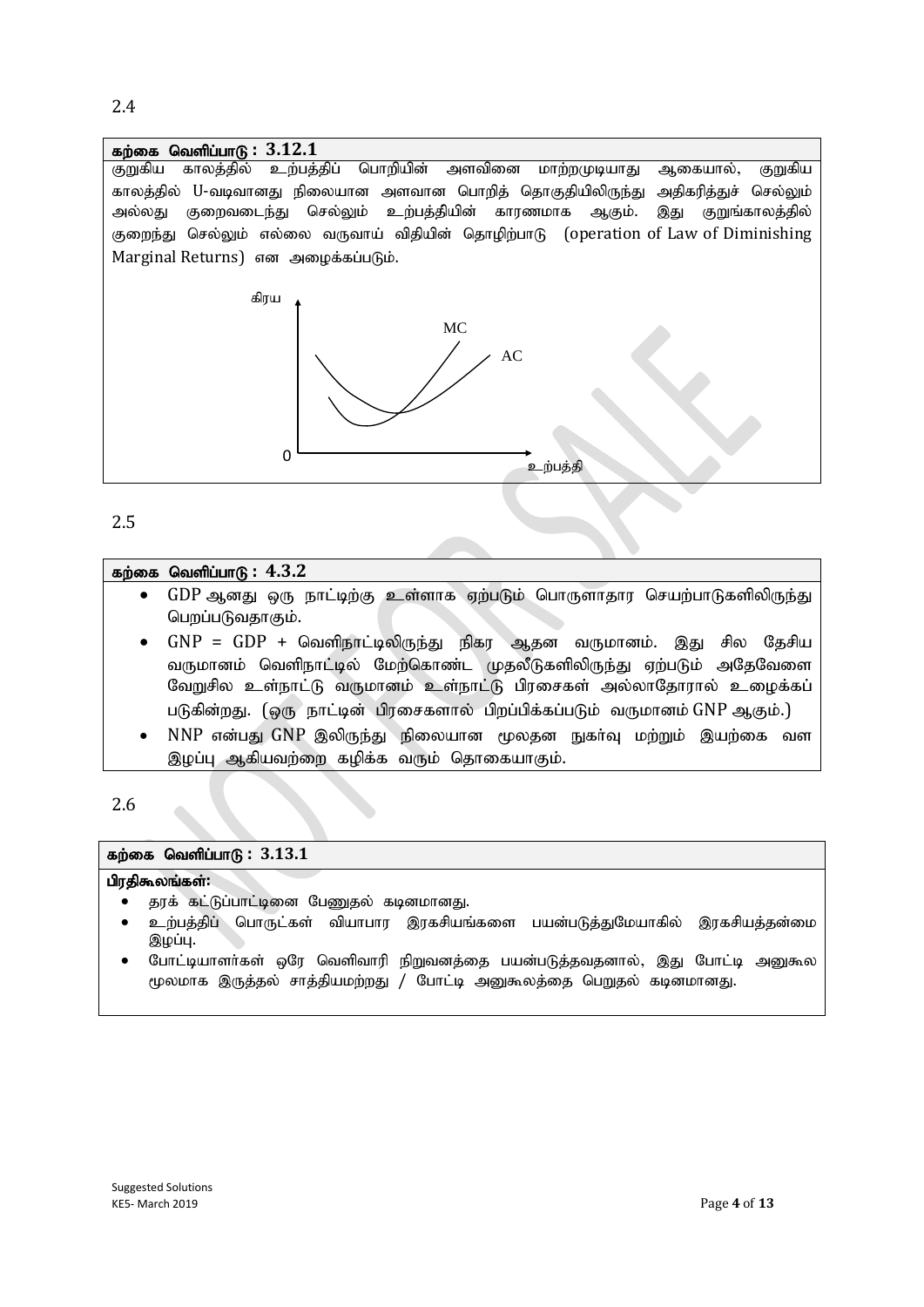#### 2.7

|     | கற்கை வெளிப்பா $G: 4.4.2$                                                                                                                                                                                                                             |
|-----|-------------------------------------------------------------------------------------------------------------------------------------------------------------------------------------------------------------------------------------------------------|
| (a) | கட்டமைப்பு வேலைவாய்ப்பின்மை (Structural unemployment)<br>இது ஒரு கைத்தொழிற் துறையின் புறநிலைகளில் நீண்டகால மாற்றங்கள் ஏற்படுவதனால்<br>நிகழ்கின்றது. அதாவது, துறையின் எதிர்பார்ப்பிற்கும் ஊழியர்கள் திறனுக்கும் இடையிலான<br>வேறுபாடு                   |
| (b) | பருவகால வேலைவாய்ப்பின்மை (Seasonal unemployment)<br>இது ஏற்படுவது உதாரணமாக கட்டிட, சுற்றுலா மற்றும் விவசாயம் போன்ற சில தொழிற்<br>துறைகளில் கூலிக்கான கேள்வி ஆண்டு முழுவதும் பரவகால மாற்றங்களுக்க அமைய<br>ஏற்றத்தாழ்வுகளுக்க உள்ளாவதால் ஏற்படுவதாகும். |

2.8

#### கற்கை வெளிப்பாடு:  $4.8.1$

- "பசுமைப் பொருட்கள்" (green products) வாழ்க்கைச் சூழலுக்கான இசைவான பொருட்களை அறிமுகப்படுத்தல்
- மாற்றப்படும் நடைமுறைகள் சூழல் அக்கறை அல்லது கூடாத மக்கள் அபிப்பிராயம் காரணமாக மரபுரீதியான நடைமுறைகள்; நுட்பங்கள் மாற்றப்படுதல்.
- கற்பித்தல் முறைகளும் சந்தேகங்களும் சூழல் விடயங்கள் பற்றி நுகர்வோர் தவறான முறையில் போதிக்கப்படுதல்
- புதிய வியாபாரங்களை அறிமுகப்படுத்த முன் சூழற் தாக்க மதிப்பீடுகளை மேற்கொள்ளல்.
- மாசுபடுதலை கையாள்வதற்காக வடிவமைக்கப்பட்ட பல்வேறு நடவடிக்கைகளை மேற்கொள்ளல்.

2.9

### $\overline{\text{m}}$ ற்கை வெளிப்பாடு: 6.2.2

| பாடப் புத்தகத் தொடர்பு: பக்கம்: 373 |  |  |  |  |
|-------------------------------------|--|--|--|--|
|-------------------------------------|--|--|--|--|

- இயந்திர சிற்றுபரணங்களின் உற்பத்தி நிறுவுதல் மற்றும் விற்பனைக்குப் பிந்திய சேவைப் பகுதிக்கு பயிற்சி, ஆலோசனை மற்றும் தொழில்நுட்ப உதவிகள் வழங்குதல்.
- கல்வி மற்றும் பயிற்சி நிறுவனங்கள் கற்கைக் குறிப்புக்கள், பயிற்சி வினாவிடை, மற்றும் கைக்குறிப்புக்களை வழங்குதல்.
- போசானசாலையொன்று உணவு மற்றும் குளிர்பானங்கள் வடிவிவல் பொருட்களை வழங்குகின்றது. ஆனாலும், ஒட்டுமொத்த உணவு அனுபவம் கட்டாயமாக சேவைக் `கூறினையும் உள்ளடக்கும்.

2.10

#### $f$ கற்கை வெளிப்பாடு :  $6.15.1$

**தரம் (Quality) –** இறுதிப் பெறுபேறு செயற்திட்ட பரிமாணங்களுக்கு இசைவாக இருத்தல் வேண்டும். அதாவது, பெறுபேறு செயற்திட்டம் செய்ய எண்ணியதை அடைதல் வேண்டும்.

பாதீடு (Budget) – செயற்திட்டத்தை அங்கீகரிக்கப்பட்ட செலவினத்தை அதிகரிக்காது பூரணப்படுத்த வேண்டும்.

கால அட்டவணை (Timescale)- செயற்திட்ட முன்னேற்றமானது பெறுபேறுகள் இணங்கிய காலத்தில் பாவனைக்கு தயாராவதற்கு ஏதுவாக திட்டமிட்ட செயன்முறையை கடைப்பிடிக்க வேண்டும். காலம் பெறுமதிமிக்கது ஆதலால் கிரயத்தை கட்டுப்படுத்த உரிய கால முகாமை உதவும்.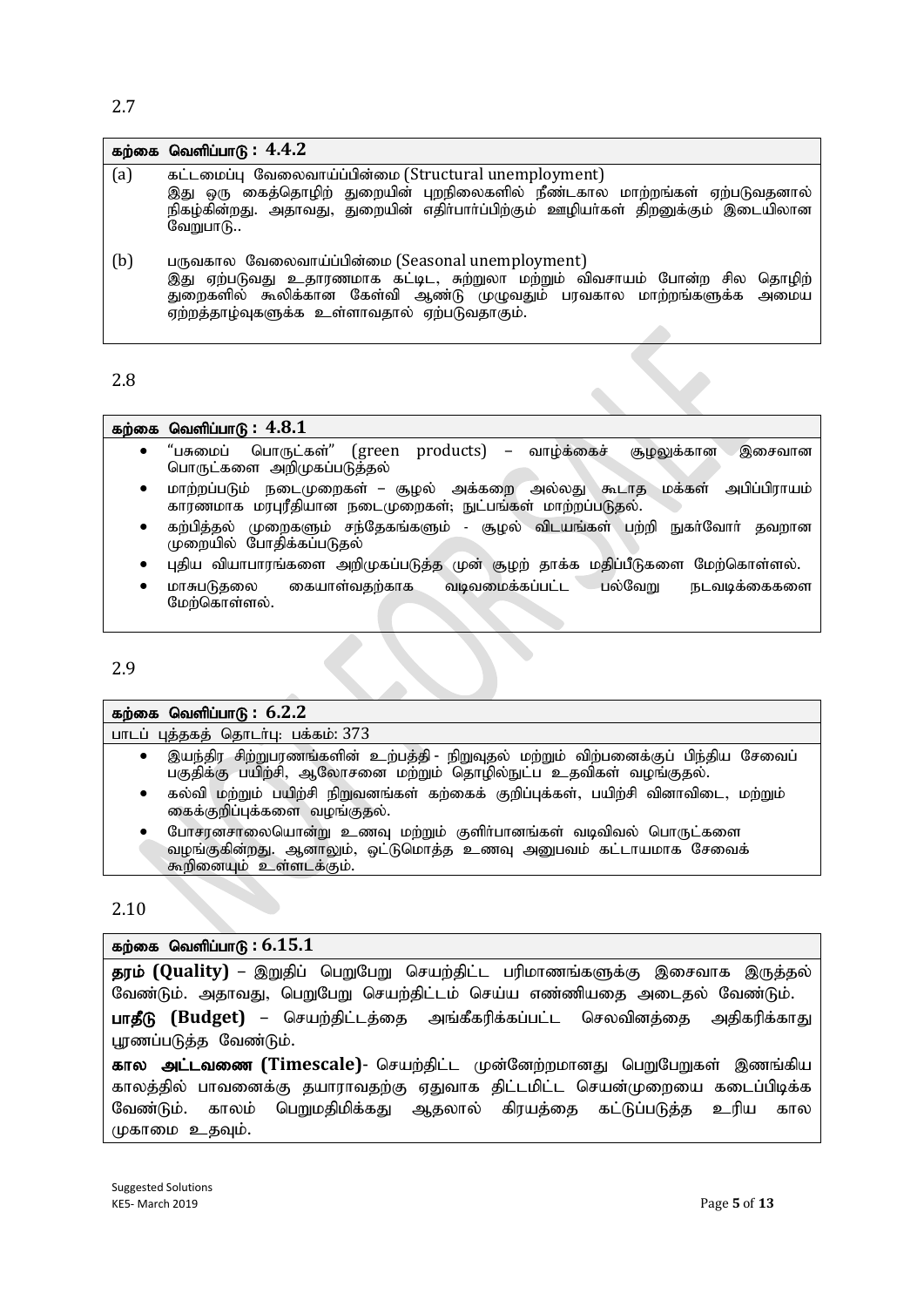#### பிரிவு  $02$

#### $\theta$ ிடை 03

கற்கை வெளிப்பாடு : 6.6/6.7

(a) பணிகளின் இறுதிப் பெறுபேறு கீழ்வரும் இயல்புகளைக் கொண்டிருக்கும்:

- ஒரே பொருளாக இருத்தல் (they are one-off items)
- $\bullet$  அவை வாடிக்கையாளா் கட்டளைகளுக்கு அமைய செய்யப்படும்.
- உற்பத்திகள் நியமத் தன்மை அற்றவை.
- $\bullet$  உற்பத்திகளின் வகைகள் அதிக வேறுபாடு உடையவை.

(b)

- விநியோகம் செய்யும் வேகம்
- இறுதிப்பொருளின் தரம்

 $\bullet$  ஒரு தொடை இயலுமைகளை (set of capabilities) விற்பனை செய்தல் மூலம் வேறுபட்ட ்வாடிக்கையாளர்களின் தேவைகள் பலவற்றை நிறைவு செய்யக்கூடியதாக இருத்தல்

(c)

| தொழிற்படுத்திய மொத்த<br>ஊழியர் (N) | தொழிற்சாலை மொத்த<br>உற்பத்திப் பொருட்கள் | <b>MP</b> | AP   |
|------------------------------------|------------------------------------------|-----------|------|
|                                    | 10                                       |           | 10   |
| ⌒                                  | 22                                       | ר ו       |      |
| 3                                  | 36                                       | 14        | 12   |
|                                    | 48                                       | 12        | 12   |
|                                    | 58                                       | $10\,$    | 11.6 |
| b                                  | 64                                       | 6         | 10.6 |
| 7                                  | 66                                       |           | 9.4  |
| 8                                  | 64                                       | $-2$      |      |

 $(d)$  மூன்றாவது ஊழியரை வேலைக்கு சேர்த்த பின்னர் குறைந்து செல்லும் எல்லை வருவாய் விதி செயற்பட ஆரம்பிக்கும்.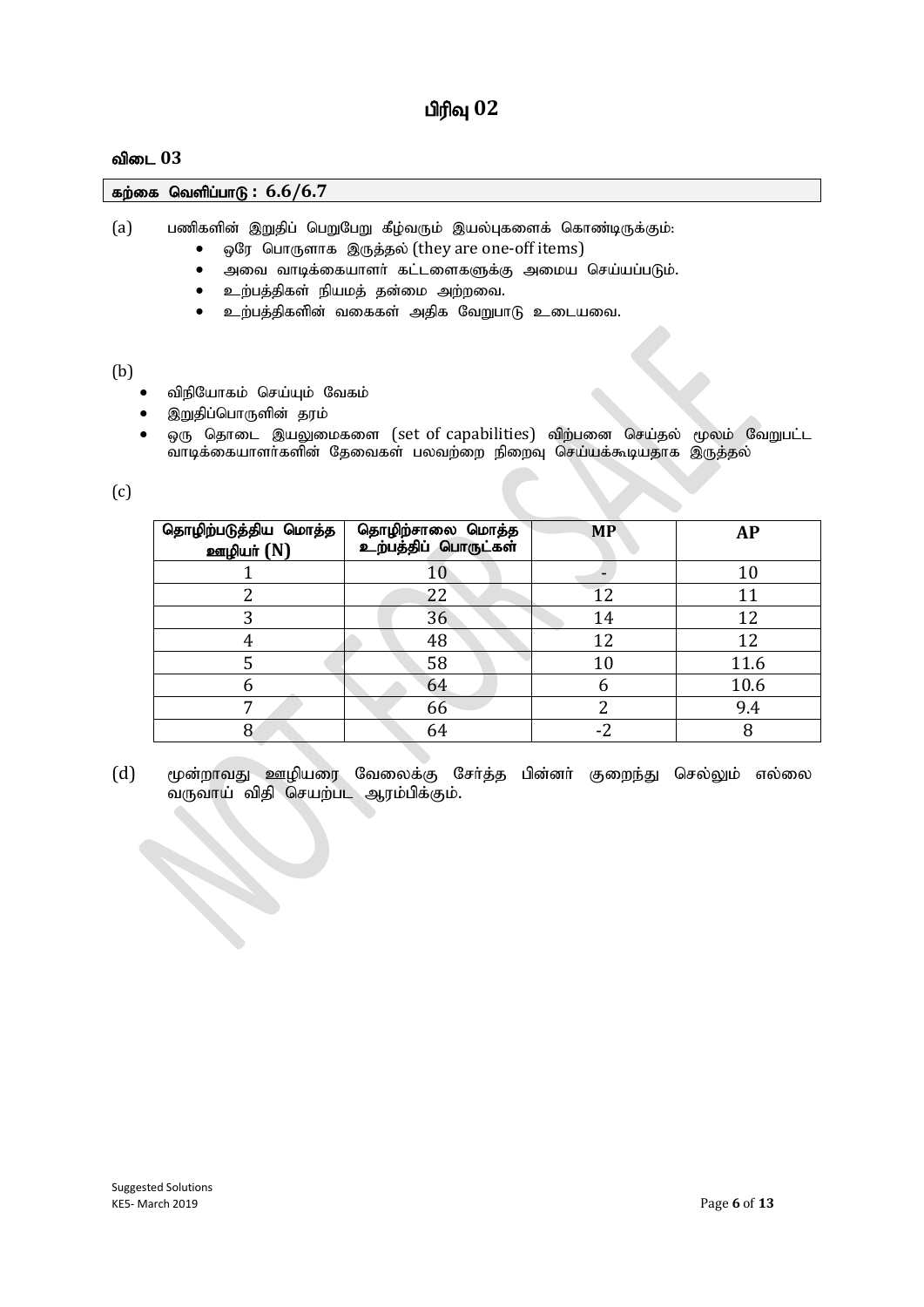#### கற்கை வெளிப்பாடு : 6.12

(a)

- நிறுவனத்திற்கு தரமான ஊழியரை ஆட்சேர்க்க உதவும்.
- மனிதவள திட்டமிடல் மூலம் நிறுவனங்கள் ஊழியா்களில் திடீா் அதிகரிப்பு மற்றும் பற்றாக் குறைகளை தவிர்க்கின்றது.
- மனிதவள திட்டமிடல் தற்போதைய மனித வளங்களை மதிப்பிட உதவுகின்றது.
- மனிதவள திட்டமிடல் எதிர்கால மனிதவள தேவைகளை நிறைவுசெய்ய உதவுகின்றது.
- மனிதவள திட்டமிடல் ஊழியர்களை தக்கவைக்க உதவுகின்றது.
- இது திறமைத் தளத்தை அதிகரிப்பதற்கு பயிற்சி வழங்குதல் மற்றும் தக்கவைத்தலுக்கு உதவுகின்றது.
- மனிதவளத் திட்டமிடலானது, நிறுவனத்தின் மனிதவளப் பாதீடு மற்றும் மனிதவளரீதியான செலவினங்களை நிருவகிக்க உதவுகின்றது.

(b)

- நிறுவனத்தில் ஊழியர் செயலாற்றுகை மதிப்பாய்வு இல்லையெனில், முகாமையாளர்கள் மற்றும் மேற்பார்வையாளர்கள் ஊழியர்களின் செயற்திறன் பற்றிய சீரற்ற அறிவை கொண்டிருப்பர்.
- முகாமையாளர்களும் மேற்பார்வையாளர்களும் ஊழியர்களின் செயற்பாடுகள் பற்றி எழுமானமான கருத்தினை பெறுவர்.
- அவர்கள் ஊழியர்களின் குறைபாடுகள் பற்றி நியாயமான எண்ணத்தை கொண்டிருக்கக் கூடும்.
- சுயதீா்ப்புக்களை மேற்கொள்ளல் இலகுவானதாக இருந்தாலும், எழுத்துமூலமாக அல்லது விடய முகப்பில் விபரத்தை நியாயப்படுத்துதல் இலகுவானதல்ல.
- தாண்டப்பட்டாலன்றி, முகாமையாளர்கள் மிகவும் அரிதாகவே தமது ஊழியர்களுக்கு பின்னூட்டலை வழங்குவர்.

(c)

- முகாமைப் பிரச்சினைகள்
- ஊழியா்களை நிருவகிப்பதில் கடினத்தன்மை ஏற்படுதல்.
- 
- ் தொழிற்பாட்டுக் கிரயம் அதிகரித்தல்<br>மேலை நீக்கப்படும் எனும் பயம்.<br>பாம்.<br>பாம். வேலை நீக்கப்படும் எனும் பயம்.

 $($ மொத்தம்: 10 புள்ளிகள்)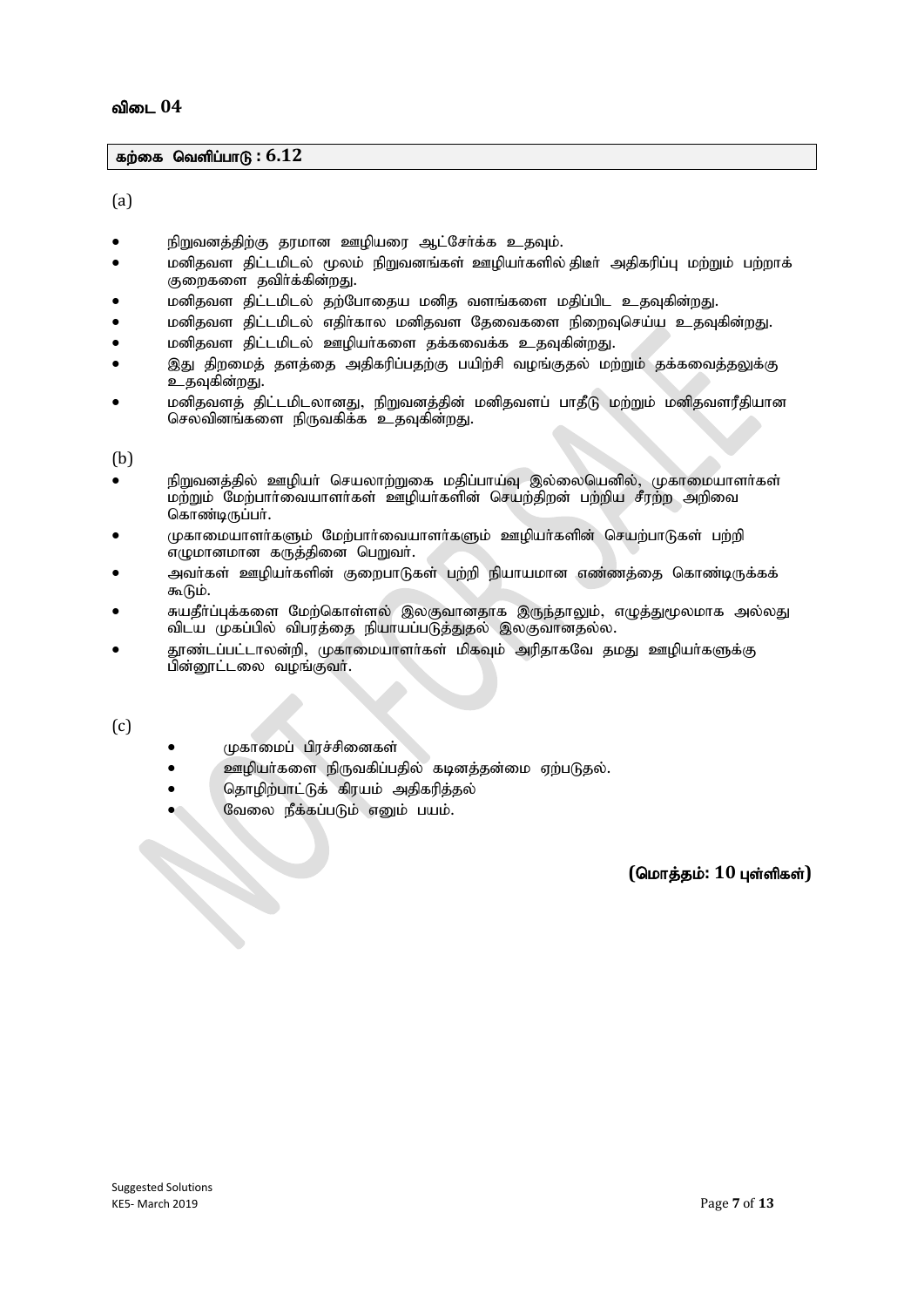#### $\frac{1}{2}$ கற்கை வெளிப்பாடு : 5.2

பாடப் புத்தகத் தொடர்பு: பக்கம்  $341/350$ 

#### $(a)$  அனுகூலங்கள்

- 1. நிபணக்குவங்கள் ஒன்றுசேர்க்கப்படல். வேலைப் பிரிவ விசேட குறைகளில் மேற்கொள்ளப்படுவதால்.
- 2. xU Ntiy ,uz;L Kiw Nkw;nfhs ;sg;gLtij jtph;j;jy ;.
- இது தொழிற்பாட்டு விசேடத்துவம் பெற்றவர்களின் ஆட்சேர்ப்பு, முகாமை மற்றும் விருத்தியை வசதிப்படுத்தும்.
- 4. இது மத்தியமயப்படுத்தப்பட்ட வியாபாரங்களுக்கு பொருத்தமானது.

#### பிரதிகூலங்கள்

- 1. இது வாடிக்கையாளர் மற்றும் வெளியீடுகளைக் காட்டிலும் அகச் செயன்முறைகள் மற்றும் உள்ளீடுகள் பற்றி அதிக கவனம் செலுத்துகின்றது.
- 2. தொழிற்பாடுகளுக்க இடையில் தொடர்பாடல் பிரச்சினைகள் எழக்கூடும்.
- 3. caukhd epWtdf; fl;likg;Gf;fspy; Nghjpa xj;Jiog;G ,y;yhik. வேறொரு தொழிற்பாடு அல்லது பிரிவினை சம்பந்தப்படுத்திய ஒரு தொழிற்பாடு<br>அல்லது பிரிவின் தீா்மானங்களை மேல்மட்டத்திற்கு தெரிவித்து அவா்களால் தீர்மானங்களை கையாளப்பட வேண்டி உள்ளதனால், சிரேஷ்ட முகாமை அதிகரித்தல்.
- 4. தொழிற்பாட்டுக் கட்டமைப்புக்கள் தகவல் மற்றும் வேலைப் பாய்வுகளுக்கு நிலைக்குத்தான தடைகளை ஏற்படுத்துதல்.

(b)

- உருவமற்ற அமைப்புக்கள் Virtual organizations: இந்த அமைப்பு தனிநபர்கள், அணிகள் அல்லது கம்பனிகளை கொண்டிருக்கக்கூடும். அங்கத்தவா்கள் பூகோளரீதியாக பரந்துள்ளதுடன், இந்த அமைப்புக்கள் வழக்கமாக பௌதிக இருப்பிடம் இல்லாது இலத்திரனியரீதியாக மாத்திரம் இருக்கும்.
- குழிவான அமைப்புக்கள் Hollow organizations: மனித வளங்களும் செயற்பாடுகளும்<br>முக்கியமான மற்றும் முக்கியமற்ற தகுதிகளுக்கு இடையில் பிளவுபட்டிருக்கும்.  $\mu$ க்கியமான மற்றும் முக்கியமற்ற தகுதிகளுக்கு முக்கியமற்ற சகல செயன்முறைகள் மற்றும் செயற்பாடுகள் வெளிமூலப்படுத்தப்படும். எனவே, இந்த அமைப்புக்கள் அவற்றின் முக்கிய செயற்பாடுகளில் கவனம் செலுத்தும்.
- கட்டக அமைப்புக்கள் Modular Organizations: அமைப்பு உற்பத்தி செய்யும் பொருள்<br>அல்லது சேவையின் வேறுபட்ட மூலகங்கள் அல்லது கூறுகள் வெவ்வேறு அல்லது சேவையின் வேறுபட்ட மூலகங்கள் அல்லது கூறுகள் வெவ்வேறு வழங்குனர்களுக்கு வெளி மூலப்படுத்தப்படும். அமைப்பினுள் தக்கவைக்கப்பட்ட மக்கள் இறுதிப் பொருளை அல்லது சேவையை ஆக்கும் வகையில் இந்த மூலகங்களை ஒருங்கு சோ்ப்பா் அல்லது இணைப்பா். இந்தக் கட்டமைப்பானது, அமைப்பு மிகவும்<br>நெகிழ்ச்சி யானதாக இருக்கவும் சந்தைத் தேவைகளுக்கு பதிலிறுக்கக்கூடியதாக நெகிழ்ச்சி யானதாக இருக்கவும் சந்தைத் தேவைகளுக்கு பதிலிறுக்கக்கூடியதாக<br>இருப்பதற்கும் இயலுமையை அளிக்கும் அதேவேளை வழங்குனா்களின் நம்பகத் ,<br>இயலுமையை அளிக்கும் தன்மையிலும் தங்கியுள்ளது.

#### $($ மொத்தம்: 10 புள்ளிகள்)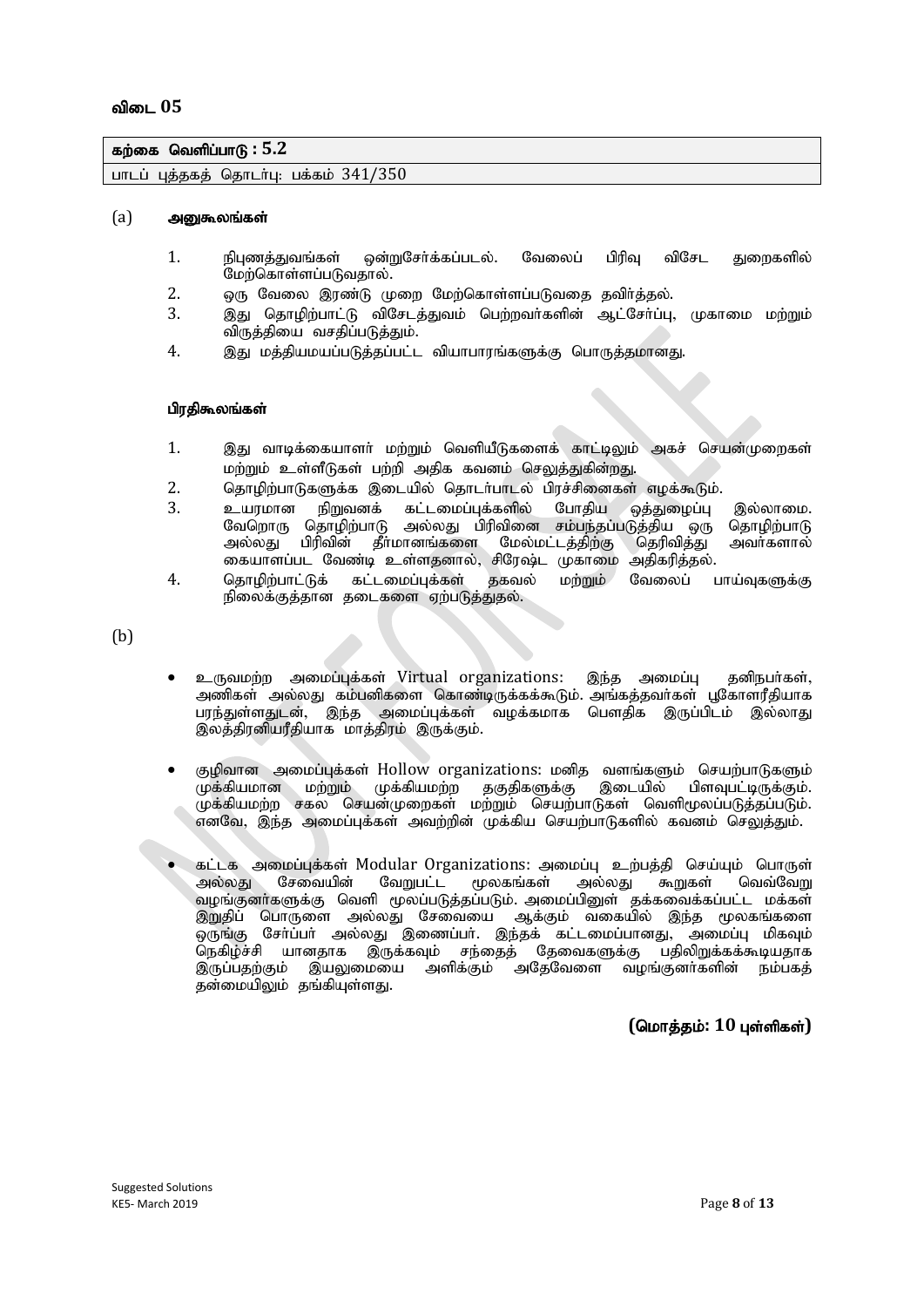#### fw;if ntspg;ghL **: 4.5**

 $(a)$ 

- அரசாங்கங்கள் அந்நிய நாணய ஒதுக்கங்களை செலவு செய்யவோ அல்லது வைத்திருக்கவோ வேண்டியதில்லை.
- வியாபாரத் தொக்குகளுக்கு சுயமான செம்மையாக்கங்கள்.
- சென்மதி மீதிப் பற்றாக்குறைகளும் மிகைகளும் சுயமாகவே திருத்தப்படுதல்.
- நாணயமாற்று வீதங்கள் பொருளாதாரப் புறநிலைகளை பிரதிபலிப்பதால், வளங்களின் .<br>வினைத்திறனான ஒதுக்கம் ஊக்குவிக்கப்படுகின்றது.
- வங்கிகளை காப்பாற்றுவதற்கு மக்கிய வங்கி இறுகி உகவிவழங்குனர் நிலையை தக்கவைக்கின்றது.
- நிலைப்படுத்தப்பட்ட நாணயமாற்று விதங்களை (pegged rates) தாக்குகின்ற ்வீழ்ச்சிகளை குறிப்பாக, ஊகநோக்குத் தாக்கங்களின் ஆரம்பம் அடிப்படையானதாக இல்லாது பல சமநிலைகளை கொண்டதாக இருப்பின், தவிர்த்தல்.
- நாணயச் சுதந்திரம் (Monetary independence)

(b)

கம்பனியானது, நாணயம்(Q வின் பெறுமதி இறக்கம் காரணமாக டொலரில் அமைந்த அதன்<br>கடன்படுகைகளுக்கு எதிராக பலத்த அந்நியநாணய நாணயமாற்று இழப்புக்களுக்கு நாணயமாற்று இழப்புக்களுக்கு  $(\mathfrak{p}$ கங்கொடுக்கும்.

- கம்பனிகளின் நிதிக் கிரயங்கள் உயர்வடையும். ஒரு நாட்டின் நாணயம் அமெரிக்க<br>டொலருக்கு எதிராக பெறுமதி இழப்பின், டொலரில் அமைந்த பரிப்புக்களின் இழப்பின், டொலரில் அமைந்த பரிப்புக்களின் அவற்றின் உள்நாட்டு நாணயம் தொடர்பாக அகிகரிப்பதுடன், அதன் காரணமாக நிதிக் கிரயங்களும் அதிகரிக்கும்.
- அதேநேரம் கடன் மீள்கொடுப்பனவும் அதிகரிக்கும்.
- சா்வதேச அழைப்பு வியாபாரம் அமெரிக்க டொலரில் பட்டியலிடுவதால், கம்பனி<br>அந்த வியாபாரத்திலிருந்து அதிக இலாபம் பெறும். எனினும், சா்வதேச வியாபாரத்திலிருந்து அழைப்புக்களில் வீழ்ச்சி காரணமாக டொலா் வருமானம் அதிகம் வீழ்ச்சியடையும்.
- இவற்றின் விளைவாக கம்பனி இலாபம் வீம்ச்சியடையும்.

(c)

- கடன்படுனா் டொலா்களில் வருமானத்தை பெற்றால், நாணய மாறற்திறனுக்கு எதிராக இயற்கையில் தளம்பற்காப்பு ஏற்படுவதனால் நாணயமாற்று அந்நிய நாணய இழப்புக்களை குறைக்க முடியும்.
- கம்பனி USD தேவைப்படும் காலத்தில் அதனை பெறக்கூடியதாக முன்னதாகவே முன்னாற்றல்களை (forward) நிலையான தெரிந்த விலையில் வாங்கமுடியும், அல்லது SWAP, பியூச்சர் (Future) ஒப்பந்தங்களை செய்துகொள்ள முடியும்.
- செயற்பாடுகளை உள்ளுர்ச் சந்தையில் வெளிமூலப்படுத்த முடியும்.

#### $($ மொக்கம்: 10 பள்ளிகள்)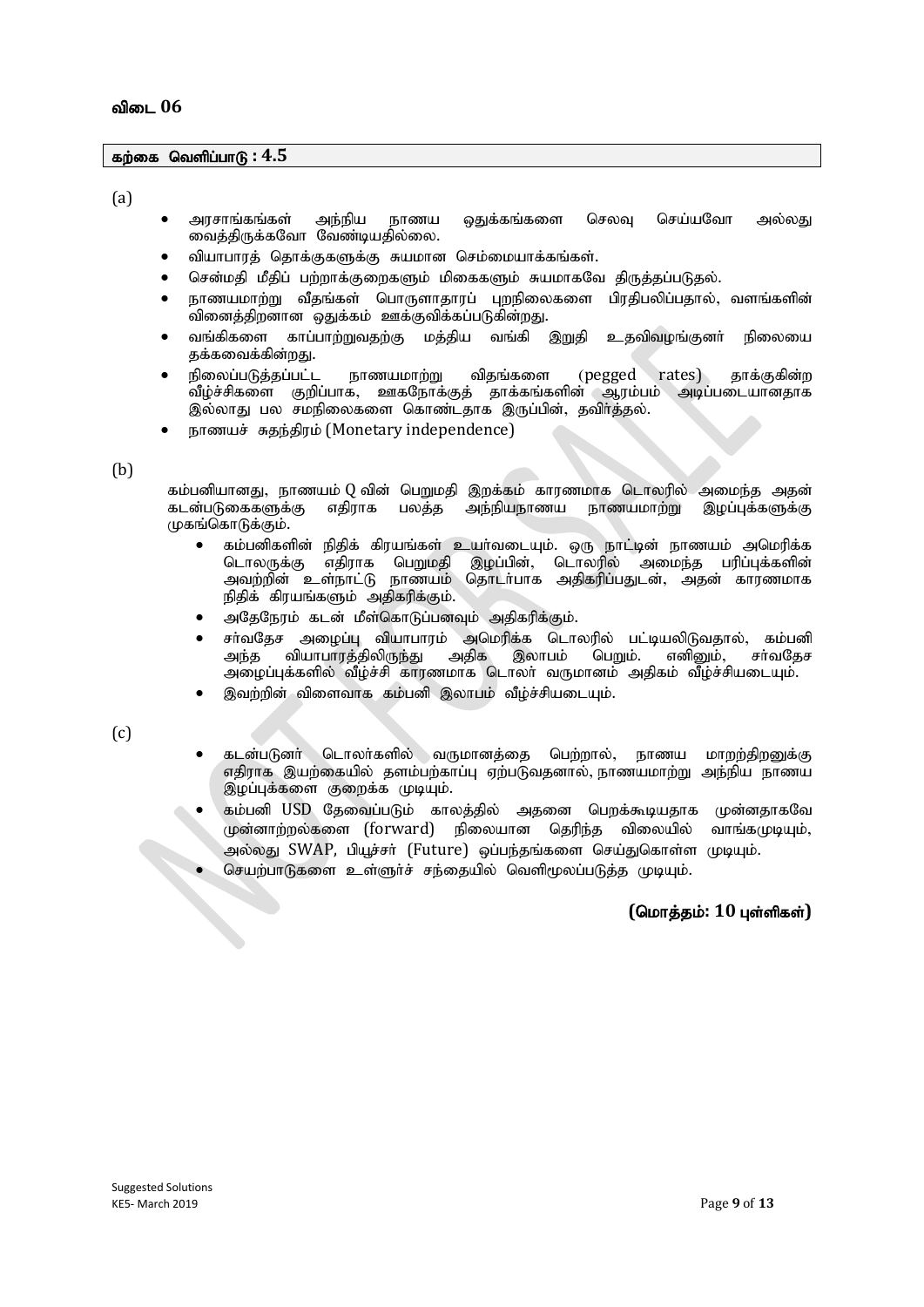**விடை 07** 

#### fw;if ntspg;ghL**: 3.5.1/3.7.1/3.11.1**

(a)

```
சமப்பாட்டுப் புள்ளியில் Qd = Qs1300-2P = 100+2PP = 300A$Q = 700
```
(b)

i. கூலி நிரம்பல் தட்டுப்பாடு (shortage of labour supply) இது கூலியை அதிகரிக்கச்செய்வதன் மூலம் உற்பத்திக் கிரயத்தை அதிகரிக்கச் செய்யும்.

இது நிரம்பல் வளையியை இடப்புறமாக நகரச் செய்யும். (S இலிருந்து S1 க்கு). இது விலையில் அதிகரிப்பையும் ( $P$  இலிருந்து  $P1$  க்கு) கணியத்தில் வீழ்ச்சியையும் ( $Q$ இலிருந்து  $Q1$ க்கு) ஏற்படுத்தும்.

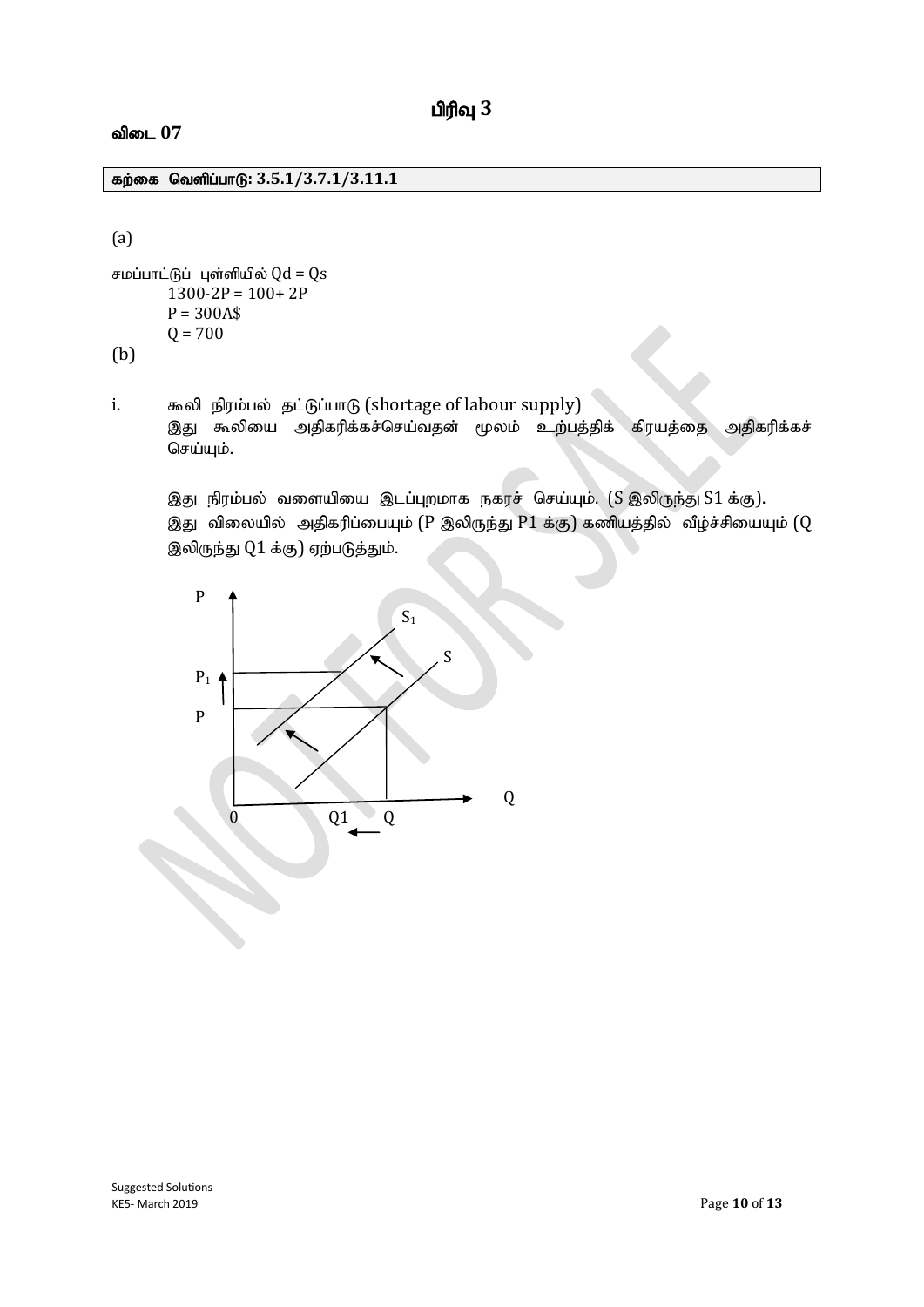ii. செயற்கைக் கறுவாவின் குறைந்த விலை

செயற்கைக் கறுவாவின் குறைந்த விலை காரணமாக செயற்கைக் கறுவாவிற்கான<br>கேள்வி அகிகரிப்பதுடன், அது இயற்கைக் கறுவாவிற்கான கேள்வியை வீம்ச்சி அதிகரிப்பதுடன், அது இயற்கைக் கறுவாவிற்கான கேள்வியை வீழ்ச்சி அடையச் செய்யும். கேள்வி வளையி உள்நோக்கி நகர்ந்து  $(D$  இலிருந்து  $D1$  க்கு) விலையை வீழ்ச்சி அடையச் செய்து (P இலிருந்து P1 க்கு) கணியத்தையும் வீழ்ச்சி அடையச்

செய்யும். $(Q \otimes \mathfrak{d} \otimes \mathfrak{g} \otimes Q1 \; \dot{\mathfrak{s}} \otimes Q)$ 



(c)

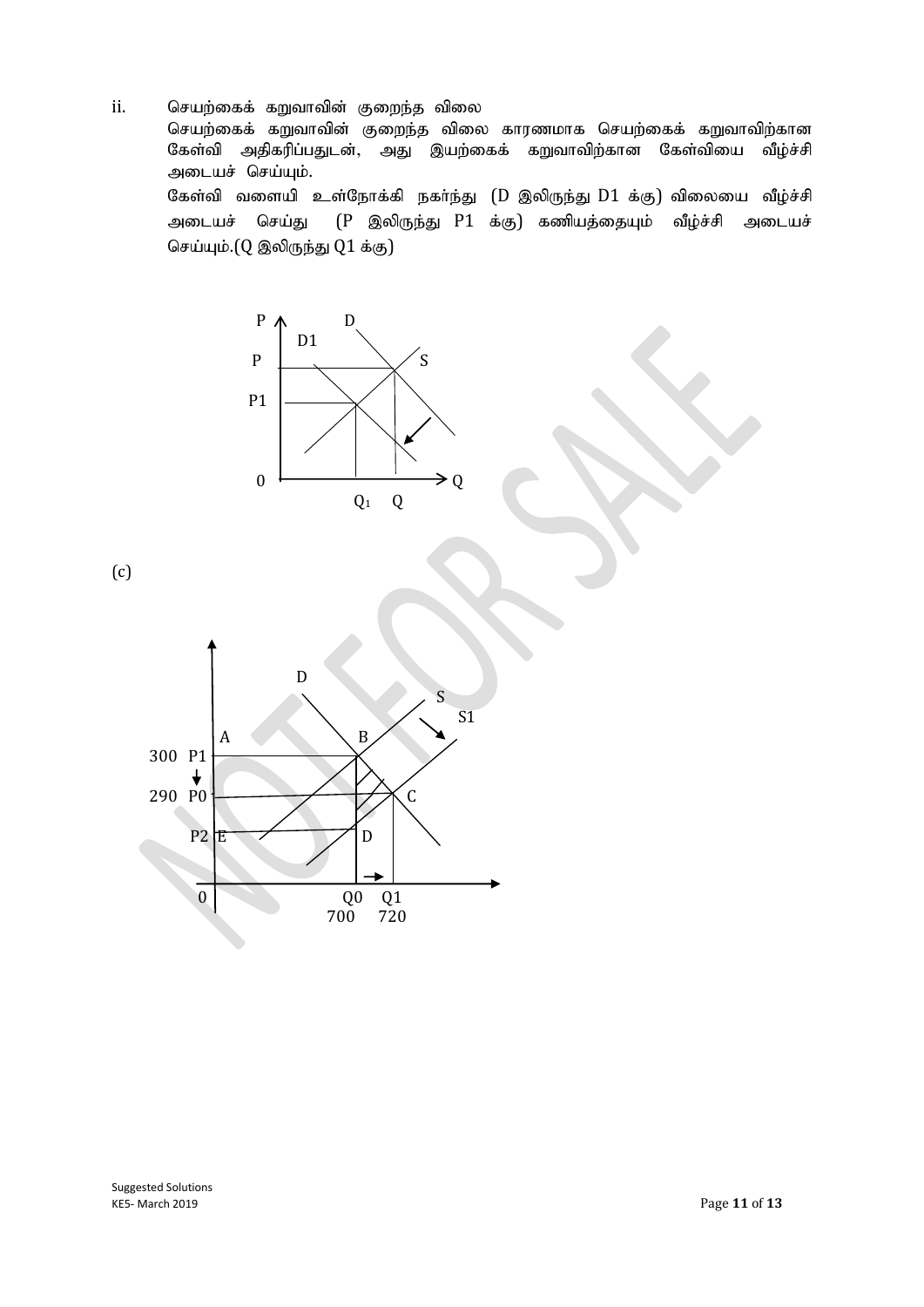அரசாங்கம் மானியத்தை அறிமுகப்படுத்தும்போது, நிரம்பல் வளையி S இலிருந்து S1 க்கு நகரும். அதன் விளைவாக சமநிலைக் கணியம்  $Q1$  க்கு பெயர்வதுடன், அவை  $P1$  க்கு விற்கப்படலாம். எனவே, மானியம் இரண்டு தாக்கங்களை கொண்டிருக்கும்.

சமநிலையில் வழங்கப்பட்ட தொகை  $Q0$  இலிருந்து  $Q1$ க்கு அதிகரிக்கும். விலை வீழ்ச்சியடைகின்ற போதிலும் (P0 இலிருந்து P1 க்கு) விலையில் வீழ்ச்சியானது மானியத் தொகையைவிட குறைவாக இருக்கும்.  $(P1-P0)$ 

(d)

- செயற்கைக் கறுவாமீது நேரில் வரிகளை விதித்தல் (இறக்குமதித் தீா்வைகள் / வரிகள்). இது நிரம்பல் வீம்ச்சியடைந்து விலைகளை அதிகரிக்கச் செய்வதால், இது ஆர்கிஸ்தானில் கொள்வனவு செய்யப்படும் கணியத்தை குறைவடையச் செய்யும்.
- செயற்கைக் கறுவாவின் இறக்குமதியை கட்டுப்படுத்துவதன் மூலம் ஆர்கிஸ்தானில் செயற்கைக் கறுவாவவின் கிடைப்பனவை குறைவடையச் செய்யும்.

(e)

- அதிக எண்ணிக்கையான விவசாயிகள் கறுவாப் பயிர்ச்செய்கை செய்தல்.
- $\bullet$  உற்பத்திப் பொருட்கள் ஒரே இனமானவை (homogeneous).
- $\bullet$  எனவே ஒரு விவசாயியால் விலையில் தலையீடு செய்ய முடியாது.
- $\bullet$  அத்துடன் அனுமதி மற்றும் வெளியேறற் தடைகள் இருப்பதாக தெரியவில்லை.

அதனால் சந்தைக்கட்டமைப்பு நிறைபோட்டி அமைப்பினதாக உள்ளது.

#### (f)

தொழிலாளர்கள் பற்றாக்குறை மற்றும் செயற்கைக் கறுவாவினால் ஏற்பட்ட போட்டியினால் விவசாயிகள் நட்டத்தை அனுபவித்து வந்தனர். (கிரயம் மிகவும் அதிகமாக இருந்தமை)

அனுமதி மற்றும் வெளியேறற் தடைகள் இல்லாதபோது விவசாயிகள் தொழிற்துறையை விட்டு வெளியேறுவதனால், அது சந்தையில் விலைகளை அதிகரிக்கச் செய்து நட்டத்தை குறைவடையச் செய்துள்ளது.

விவசாயிகள் சாதாரண இலாபத்தினை பெற ஆரம்பித்ததும், வெளியேறுகை நிறுத்தப்படும்.